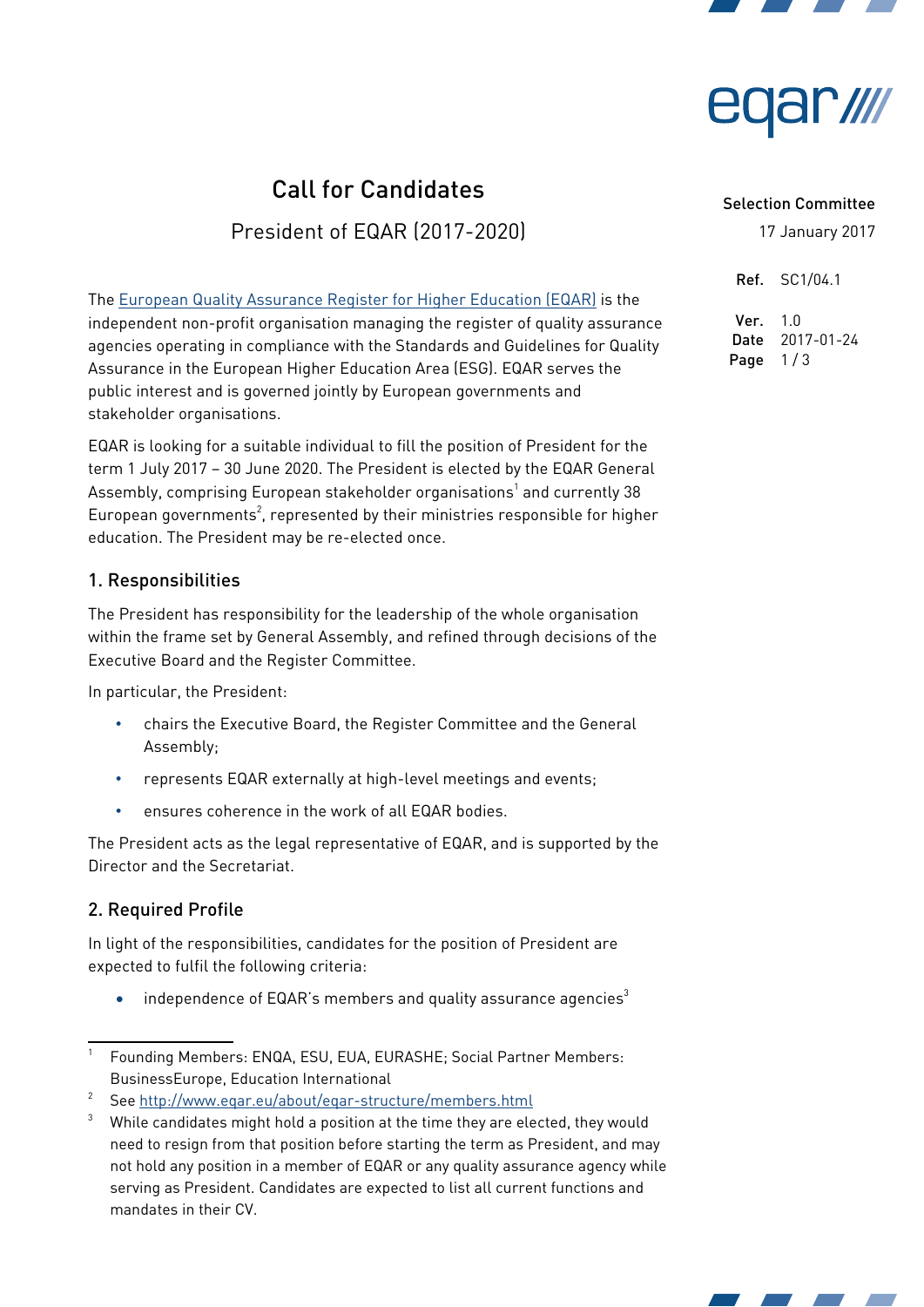



- senior leadership experience in higher education;
- good knowledge of quality assurance and major general policy developments in higher education at the European level;
- ability to work with governments, quality assurance agencies, higher education institutions and stakeholder organisations;
- excellent command of English.

# 3. Logistical and Financial Aspects

While the EQAR Secretariat is based in Brussels, the President can take care of their duties from distance and does therefore not need to relocate to Brussels. The position involves travel to approximately 20 meetings (internal and external, mainly in Europe and occasionally beyond) per year.

The position of President is an honorary position in principle. Given the responsibilities and workload, estimated at ca. 25% of a full-time position, the President, however, receives an annual lump-sum honorarium of EUR 25 000<sup>4</sup>.

Travel to meetings and other direct expenses are reimbursed by EQAR according to its reimbursement rules.

#### 4. Selection Process

A Selection Committee has been established to propose suitable candidate(s) to the General Assembly. The Selection Committee is composed of:

- Johan Cloet (EURASHE)
- Freddy Coignoul (EQAR Register Committee) Chair
- Louise Høj Larsen (Education International)
- Toril Johansson (Norway)
- Maria Kelo (EQAR Executive Board)
- Tia Loukkola (EQAR Executive Board)
- Mindaugas Misiunas (EQAR Register Committee)
- Frank Petrikowski (Germany)
- Blazhe Todorovski (ESU)
- Noël Vercruysse (Belgium-Flemish Community)

The Selection Committee invites individuals to declare their candidacy. The closing date for candidacies is 7 March 2017, 24:00 CET.

The Selection Committee will invite suitable candidates for interview. Candidates will be informed by 20 March 2017 whether they are invited for an interview. Interviews will take place on 19 April 2017 in Brussels.

#### Selection Committee

17 January 2017

Ref. SC1/04.1

 $Var 10$ Date 2017-01-24 Page  $2/3$ 



The honorarium can be paid under an expert/consultant contract or as a compensation to the employer of the person. In either case, applicable taxes and social contributions are to covered by the individual or their employer.